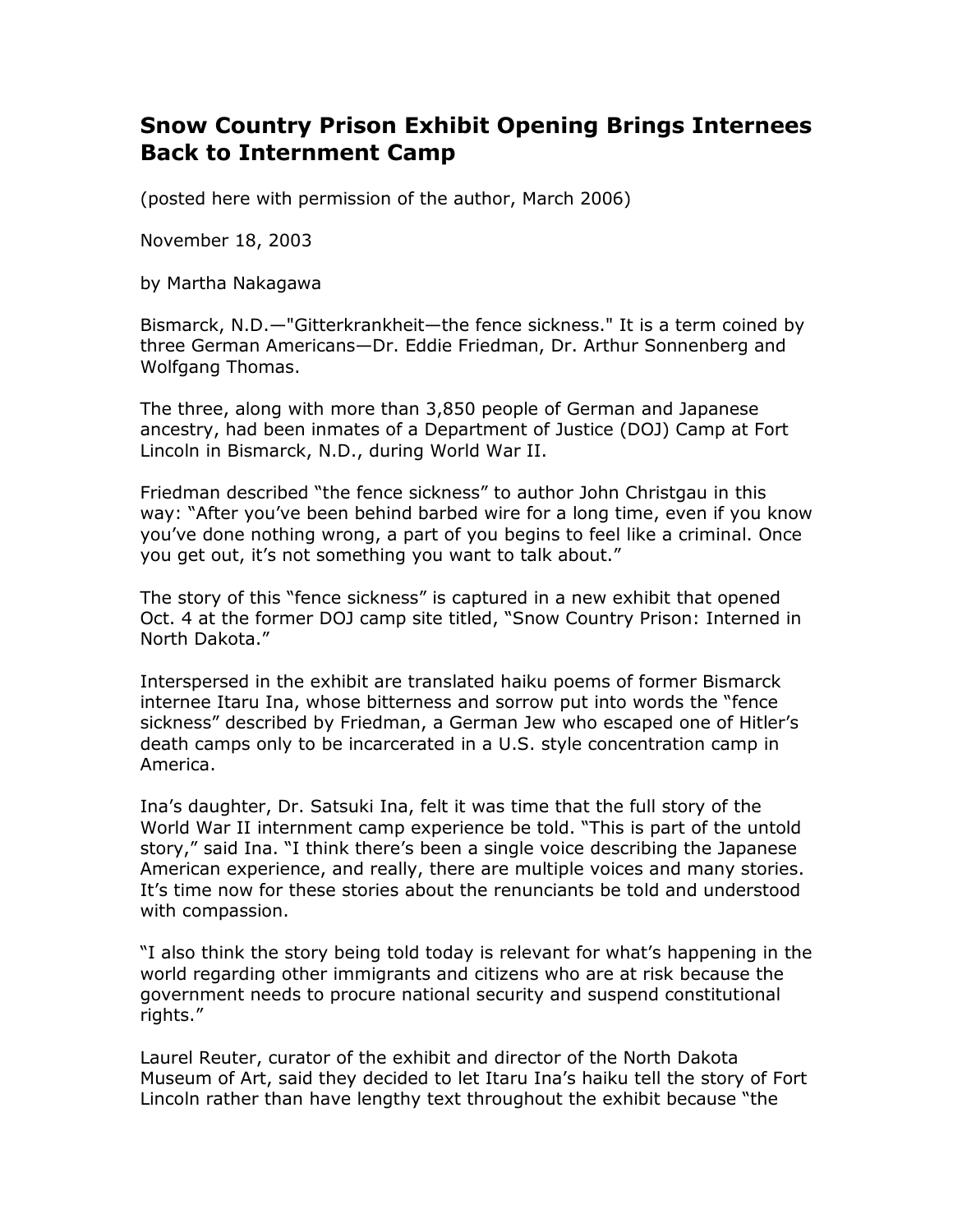personal is the universal; if you can tell one person's story well, you can tell the whole story well."

Reuter also added that because there are so few photographs of Japanese American inmates they decided to enlarge individual photographs on large white banners to represent everyone who had been at Fort Lincoln.

The exhibit was organized by the North Dakota Museum of Art and the United Tribes Technical College with assistance from Christgau, author of "Enemies: World War II Alien Internment," which was published in 1985 and is considered the first book on the government's enemy alien program during WWII; Dr. Satsuki Ina, film producer of "Children of the Camps"; Scott Schaffnit, outreach programs coordinator for the State Historical Society of North Dakota; Etsuko Wakayama, calligrapher; Marilyn Snyder, curator of education for the State Historical Society of North Dakota; and Frank Vyzralek, historian and retired North Dakota State archivist.

The first World War II inmates at Fort Lincoln were German seamen who arrived in May 1941. Immediately after Pearl Harbor, all 1,000,000 German, Japanese and Italian aliens in the US were declared "enemy aliens" pursuant to the Alien Enemies Act and subject to many restrictions, including the possibility of indefinite internment by the Department of Justice. Under that law, the seamen were soon joined by German suspected "enemy aliens" living in America. That was followed by more than 400 Japanese suspected "enemy aliens". When the United States government forcibly removed Germans and Japanese from their homes in Latin America, hundreds wound up at Fort Lincoln. In 1945, Fort Lincoln's population swelled as hundreds of Japanese Americans, who had renounced their citizenship at the Tule Lake War Relocation Authority (WRA) camp, were transferred to the Bismarck camp.

## **\*\*\*German Americans\*\*\***

 "It was hell," said Max Ebel, 84, of New Hampshire, in describing his WWII experience.

During the war, Ebel had left Germany to escape the Nazis, only to be arrested by the FBI in September 1942. He was first held in a temporary INS detention center in Boston, then at Ellis Island, the very symbol of America's open door policy towards immigrants. From there, Ebel was shipped to Fort Meade in Maryland, Camp Forrest in Tennessee and finally to Fort Lincoln in Bismarck, N.D., where he wound up volunteering to be an internee laborer for the Northern Pacific Railroad in an effort to get out of the camp.

To this day, Ebel is unsure of why he was picked up. He believes he was already under surveillance by the FBI in 1938 when he went to the German consulate in Boston to respond to a letter from the German government to join the German Army.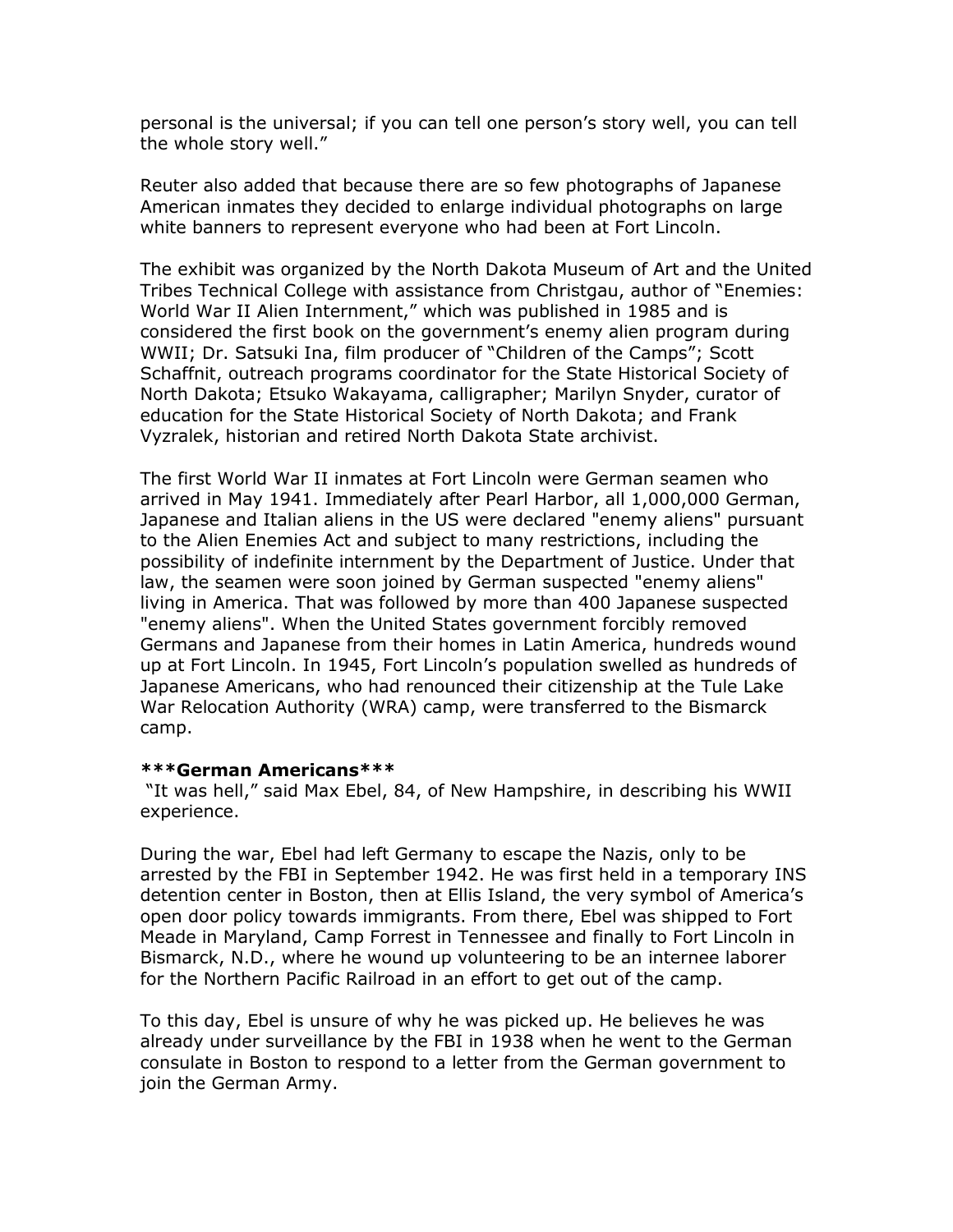"I said, 'No,' and I thought it was cut and dry," said Ebel.

Government records obtained by his daughter, Karen, also give little clue as to why Ebel was picked up. It may be that Ebel made comments that he would fight with the Americans in the Pacific but not in Germany because he had family there, or it may be that he made complimentary comments about the road system under Hitler.

Whatever the reason, Ebel, like many other German and Japanese immigrants at that time, were picked up on the flimsiest of reasons.

Ebel recalled that one Japanese man had come under suspicion because he liked to get his shoes shined. "He was an old guy," recalled Ebel. "On his day off he went across town to get his shoes shined. That was all. But they (FBI) watched him because right across from the shoe shining place was General Electric."

Ebel became emotional when he recounted the story of a Japanese inmate who tried to commit suicide. One night Ebel and another German heard the toilet flushing repeatedly. When they went to investigate, the two found the Japanese inmate with his throat slit, flushing his blood down the toilet bowl. Ebel and his friend got help and saved the Japanese man's life. Another Japanese internee gave Ebel a rosary, declaring that he no longer believed in the Christian God because a small opening in the rosary crucifix had led to his arrest by the FBI, Ebel has treasured that rosary all these years. At a public discussion forum, Ebel voiced his wish to return the cross to the Japanese American community in honor of the Japanese men he met while interned and their shared experience.

Ebel's daughter has been active in the legislative arena to have the government acknowledge and apologize for its wartime treatment of Germans and Italians.

"It's my perception that the redress effort in the Japanese American community had such a healing effect," said Karen. "The Germans have never had that experience. That's why I feel the legislative work I've been involved in is so important. Even the history books don't say that Germans and Italians were incarcerated."

Karen was pleased to make the first formal announcement of the October 1 introduction of the Wartime Treatment Study Act in Bismarck where her father was interned. The bill mandates the establishment of two commissions, the first is similar to the Commission on Wartime Relocation and Internment of Civilians that studied the circumstances of the Japanese Americans. It would review the treatment of European Americans and European Latin Americans during World War II. A second commission would review the US government's denial of asylum to Jewish refugees fleeing persecution in Europe during World War II.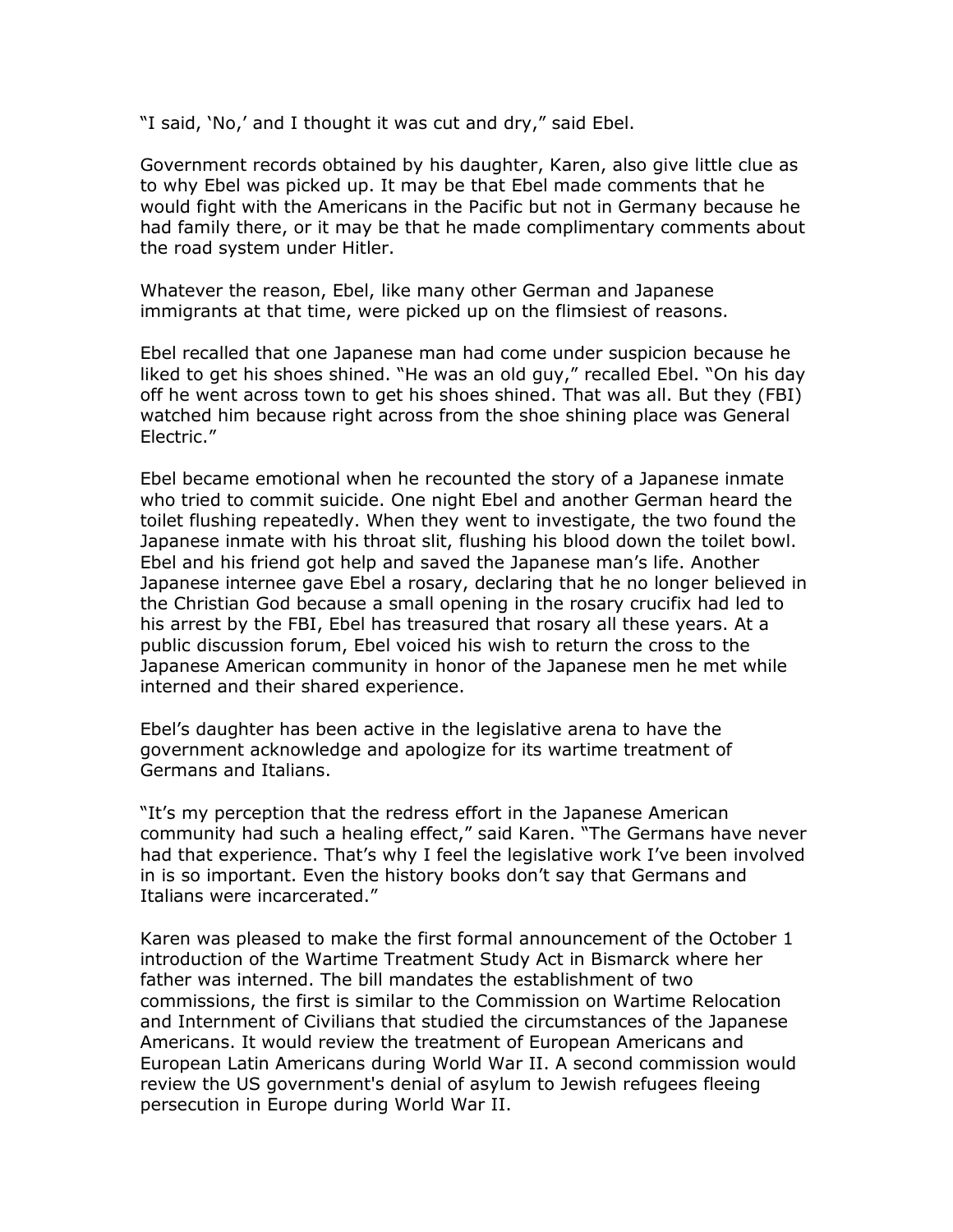The Wartime Treatment Study Act, S. 1691 was jointly introduced by Senator Russ Feingold (D-WI) and Charles Grassley (R-IA) in the House. A companion bill, HR 3226, was simultaneously introduced by Rep. Robert Wexler (D-FL) in the House.

In describing how the German American community was affected, Karen said, "In the German community, they picked up fewer people so as a starting point, there were fewer people that even know much about it. And the way it was discussed, generally, at the time in the German communities that were affected, was that a lot of them really thought the people who were being picked up weren't the greatest people on earth so there wasn't really a warm, fuzzy feeling for the internee for quite some time. So not only were the internees feeling some shame because of what the government had done to them, even though none of them had been convicted of a crime, you compound that with what had happened during World War II in Germany, and a lot of them had guilt and wanted to just push it all away."

Robert Nebel, 83, was among the first Germans to be incarcerated at Fort Lincoln. He was a German merchant marine, working with an all-German crew, for Standard Oil, an American company with offices in Germany.

When Nebel's oil tanker landed in New York in 1938, Germany had just attacked Poland, and the entire German crew was held for the next two years in New York. The group was then shipped to Ellis Island and on to Fort Lincoln in May 1941, months before the United States entered WWII.

At Fort Lincoln, Nebel was among the first Germans to unsuccessfully try to dig an underground escape tunnel. The men were caught after a truck parked

above the tunnel and caved a portion of the parking lot in.

"We weren't trying to escape," said Nebel. "We just wanted to go to Bismarck, have a few beers and look at the girls. When you're 20-years-old, that's the only thing on your mind, nothing else."

For his participation in the tunnel, Nebel was held in solitary confinement for two weeks.

Since the nearby city of Bismarck had a large population of German descendants going back to the 1800s, the German seamen were highly motivated to meet the local women, said Nebel. As a result, there was a second attempt to tunnel out of Fort Lincoln to meet women. That too was foiled.

Nebel had other stories of escape attempts. He recalled one guy, who they nicknamed Marlene Dietrich because he had droopy eyes like the actress, had run off after he applied to visit the hospital which was outside Fort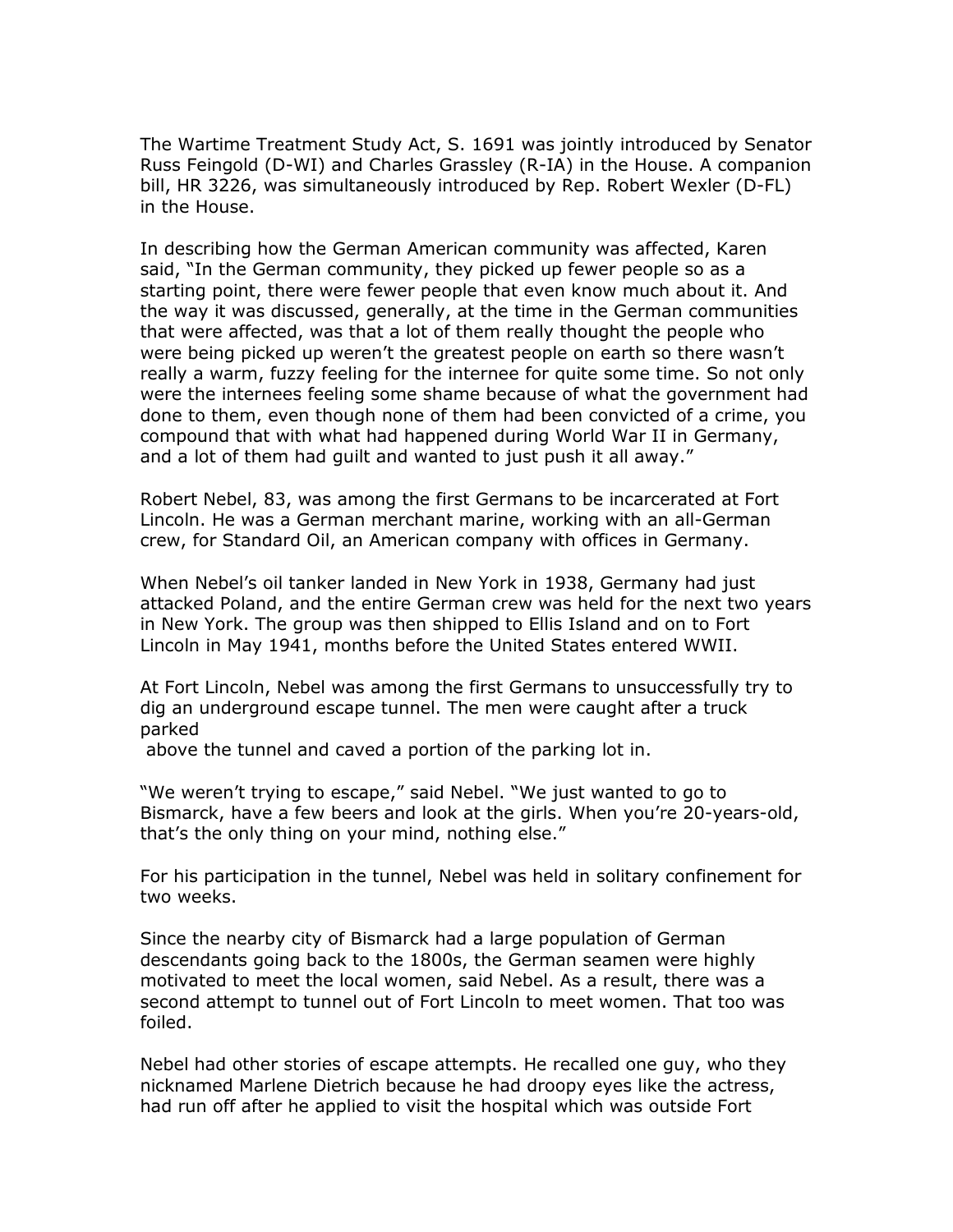Lincoln. But as luck would have it, the first car he tried to hitch a ride on turned out to be Fort Lincoln guards.

After Germany surrendered, Nebel, despite his treatment in America, wanted to remain and even volunteered for the U.S. Army. But instead Nebel was one of 300 German seamen shipped back to Germany in 1945.

Over the years, Nebel tried to legally immigrate to the United States but was repeatedly turned down with the explanation that he was barred from entering the country for having entered illegally. Nebel was in the same situation as the Japanese Latin Americans, who had been forcibly taken from their country, brought to the United States and then deemed as illegal aliens after the end of World War II. To get around this, Nebel immigrated to Canada, became a Canadian citizen and, through the help of friends in the United States, entered the country legally. He now lives in Florida.

Eberhard Fuhr, 78, was not incarcerated at Fort Lincoln but at the Crystal City DOJ camp in Texas. Fuhr said he came to Fort Lincoln to pay tribute to then-U.S. Sen. William Langer, R-N.D., who had convened a hearing on Ellis Island after the end of WWII and introduced a bill that released all enemy aliens still being held. Fuhr was among those released in September 1947.

Fuhr, like Ebel, has no idea why he was arrested at his high school in Cincinnati, Ohio in 1943. The German-born naturalized citizen notes that in his 180-page FBI files, there is mention that he is suspected of being favorably disposed towards Germany.

"I think everyone is favorably predisposed towards their native country or homeland or heritage," said Fuhr. "But that doesn't mean you're going to be disloyal to the country where you're living in."

A year earlier, Fuhr's parents had been picked up and held at the DOJ camp at Seagoville, Texas. After Fuhr was given a hearing where he was declared a "dangerous alien enemy," he was sent to Chicago and then reunited with his parents at the Crystal City DOJ camp.

"I'm not so angry at being interned during the war because I was a German," said Fuhr. "I wasn't an American. I was born in Germany. But yeah, I'm angry about the time after the war, when I was kept for two and a half years after the end of the war."

For Mike Wilcken, son of former Bismarck internee Egon Wilcken, the visit to Fort Lincoln was a moving one. "It's emotional because…just because my father was here," said Wilcken, choking back tears.

Wilcken recalled that his late father frequently talked about Fort Lincoln and has hundreds of photographs from his stay since cameras were not confiscated from the German detainees.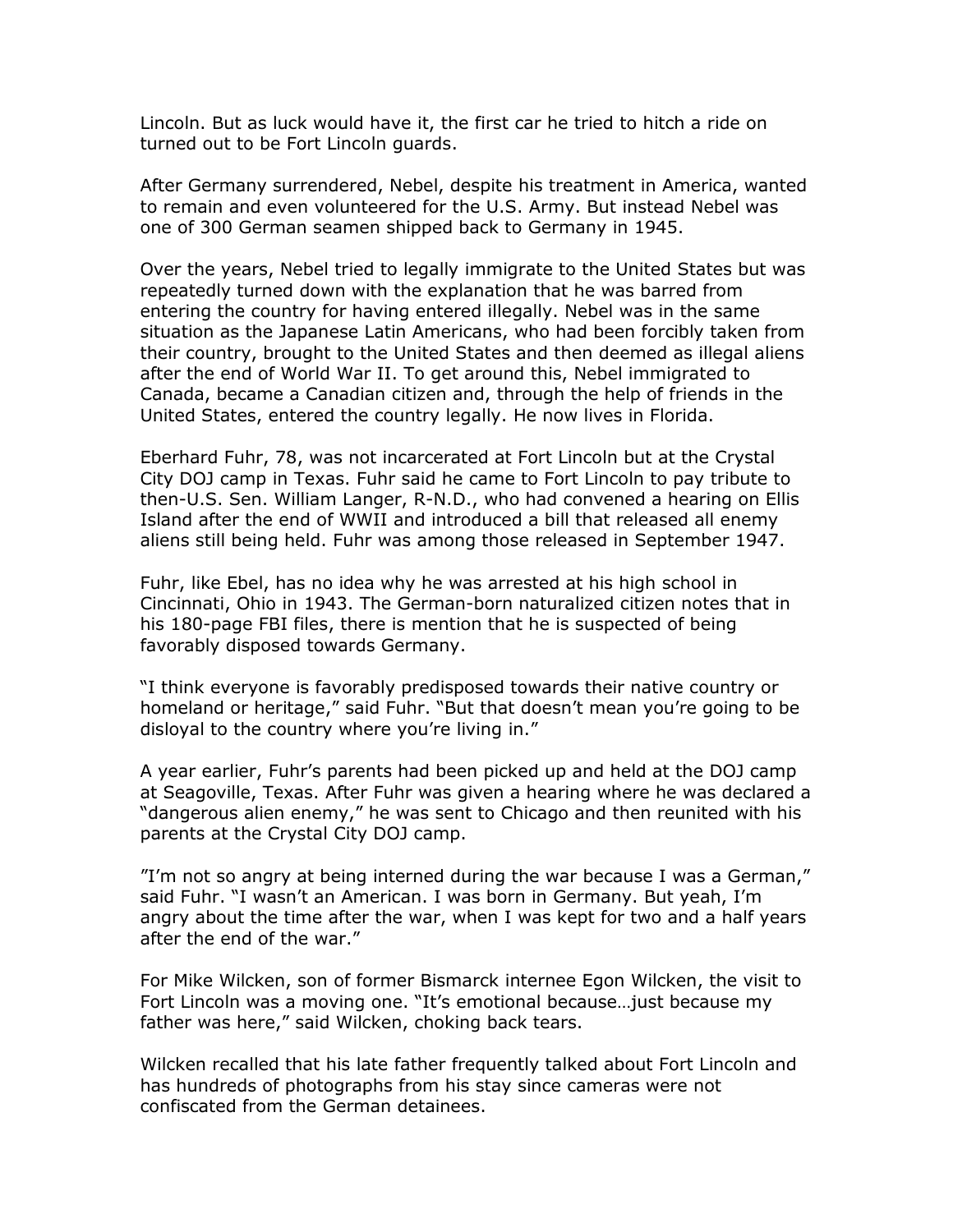"The way my father told me is that the government told him he could join the American Army and become a citizen," recalled Wilcken. "My father said, 'No, I'm not going to do that.' I always thought that that would be like if I went over to Germany as an American tourist and the war broke out and I'm asked to join the German Army to fight the Americans. My father thought the same way. He thought, 'Why should I fight my countrymen?' That's why they put him here."

Armin Vogt and Ursula Vogt Potter distinctly remember the day the FBI visited their Spokane, Wash., farm and arrested their father, Karl Vogt, and shipped him off to Fort Lincoln.

"I can tell you in vivid color that day," said Armin Vogt, who had been fouryears-old at the time. "I'm 66-years-old but I can tell you exactly what the weather was like and everything about it. It's like a photograph that's been slapped into your brain. If I saw those men (FBI) again, I'd probably recognize them."

Karl Vogt was arrested on Dec. 9, 1941, two days after the Japanese bombed Pearl Harbor. Three FBI agents in black suits and hats, got out of a black car. One of them handcuffed the father, and the agents went from room to room, looking through all the family's photo albums. When Karl's wife, Elsie, asked the FBI agents where they were taking her husband, she was told that it was "none of your business."

The Vogt family have recounted their story in their newly published book titled, "The Misplaced American," by Ursula Vogt Potter.

## **\*\*\*Japanese Americans\*\*\*\***

 The two Nikkei former Bismarck inmates to attend the opening event were among the second wave of Japanese Americans to be held at Fort Lincoln.

"It's a nostalgic revisit to Fort Lincoln as a free person," said Hank Naito, 77, who flew in from Hawaii.

Tad Yamakido, 77, of California, said he had mixed emotions. "Some of it is anger, some of it is sadness, and some of it is happiness," he said.

In describing his emotions, Yamakido said he was angry that WWII had started and the government had put Japanese Americans into camps, which eventually led to the renunciation of his citizenship and his incarceration at Fort Lincoln.

Yamakido said he was sad because the anger that led to his renunciation sent him to Japan where he watched three of his close Nisei friends die due to post-war Japan's lack of food, sanitation and medicine. Yamakido himself had contracted dysentery from drinking contaminated water and could barely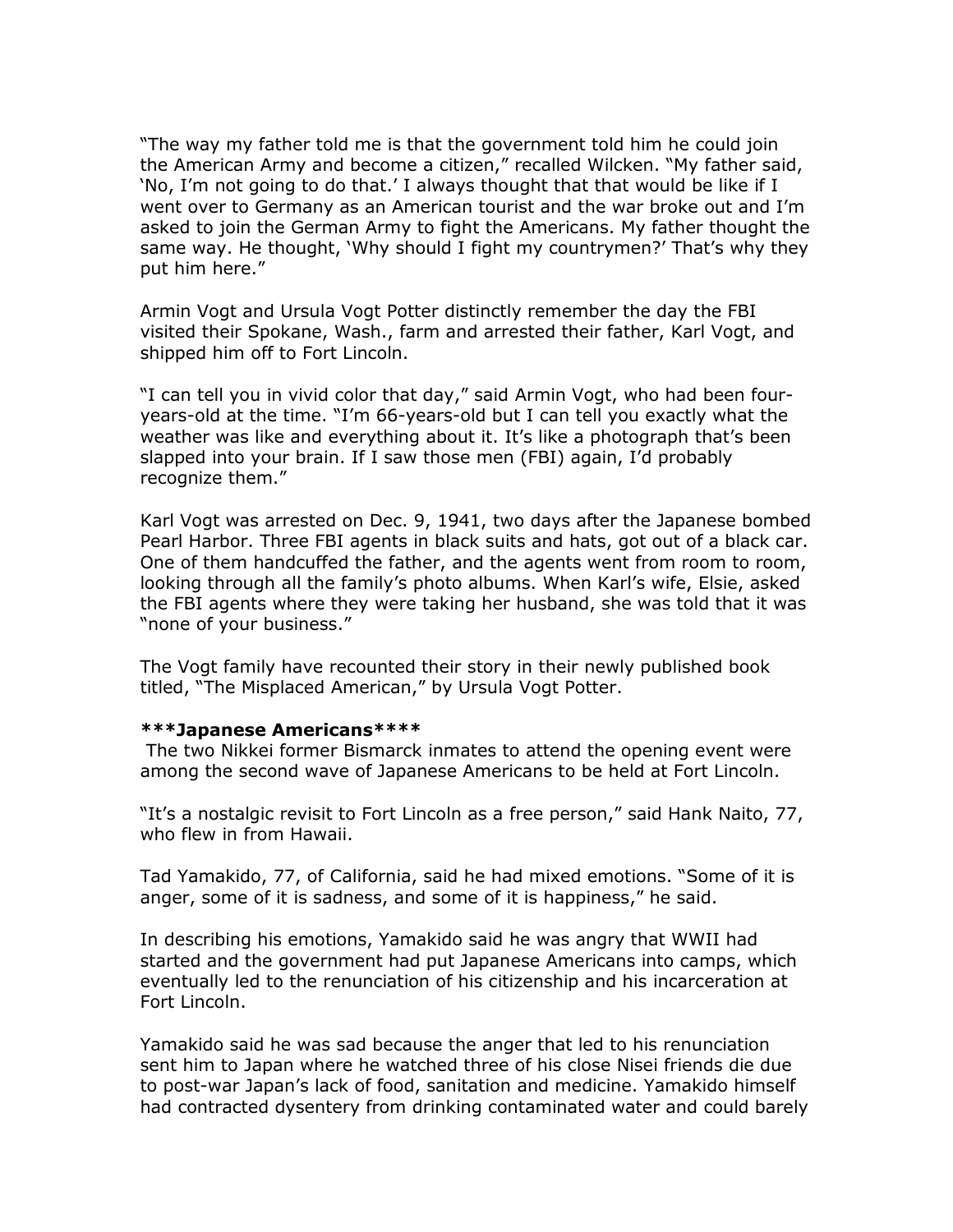move for a while. His older brother contracted tuberculosis at the time and was hospitalized to have a part of his lung and ribs removed. During the operation, he was given a blood transfusion with tainted blood, which would haunt him 30 years later when he would develop cirrhosis of the liver.

But Yamakido said he is happy that his citizenship was restored, thanks to the efforts of Wayne Collins, and that the United States government had apologized for its wartime actions.

After his restoration of his citizenship, Yamakido joined the United States Air Force in 1952 and served in some branch of the U.S. military until his retirement in 1988.

"I guess I can close the book now," said Yamakido. "It's a big relief."

Dr. Isao Fujimoto, son of a former Missoula, Mont. DOJ camp internee Taiichi Fujimoto, was only eight when his father was picked up by the FBI. As the oldest of the children, his Japanese-speaking mother, Ayako, had Isao write a letter to the President of the United States, pleading for his father's release. Although young Isao received no response, he continued to write letters to various officials. He finally received a response when he wrote to Edward Ennis, the head of the Alien Enemy Control Unit.

Like Ina, Fujimoto felt it was critical to remember the DOJ camps. "I think the wartime experience is a reminder of what happens to people in a time of crisis, especially if they are marginalized and aren't organized. It's very important that people really come together and realize the power that exist when people start working together, so I think this is not just about looking back at how bad the situation was but we want to say what have we learned from it and how do people work together to develop a community, as well as a society, that gives us this promise of democracy."

Rodney Sakamoto had two grandfathers in separate DOJ camps. His maternal grandfather, Shokichi Ishimaru, ended up at Fort Lincoln; his paternal grandfather, Giisuke Sakamoto, wound up at the Missoula DOJ camp.

"I've been trying to find out for quite a few years now what happened to them when they came to these places and what was it like," said Sakamoto. "I thought this would be an opportunity to learn a little more about what happened. I imagine they were 65 or 70 years old when all of a sudden they were uprooted and taken to Montana and North Dakota, which were totally foreign to them, and they didn't speak any English. It must've really, really been traumatic."

## **\*\*\*\*United Tribes\*\*\***